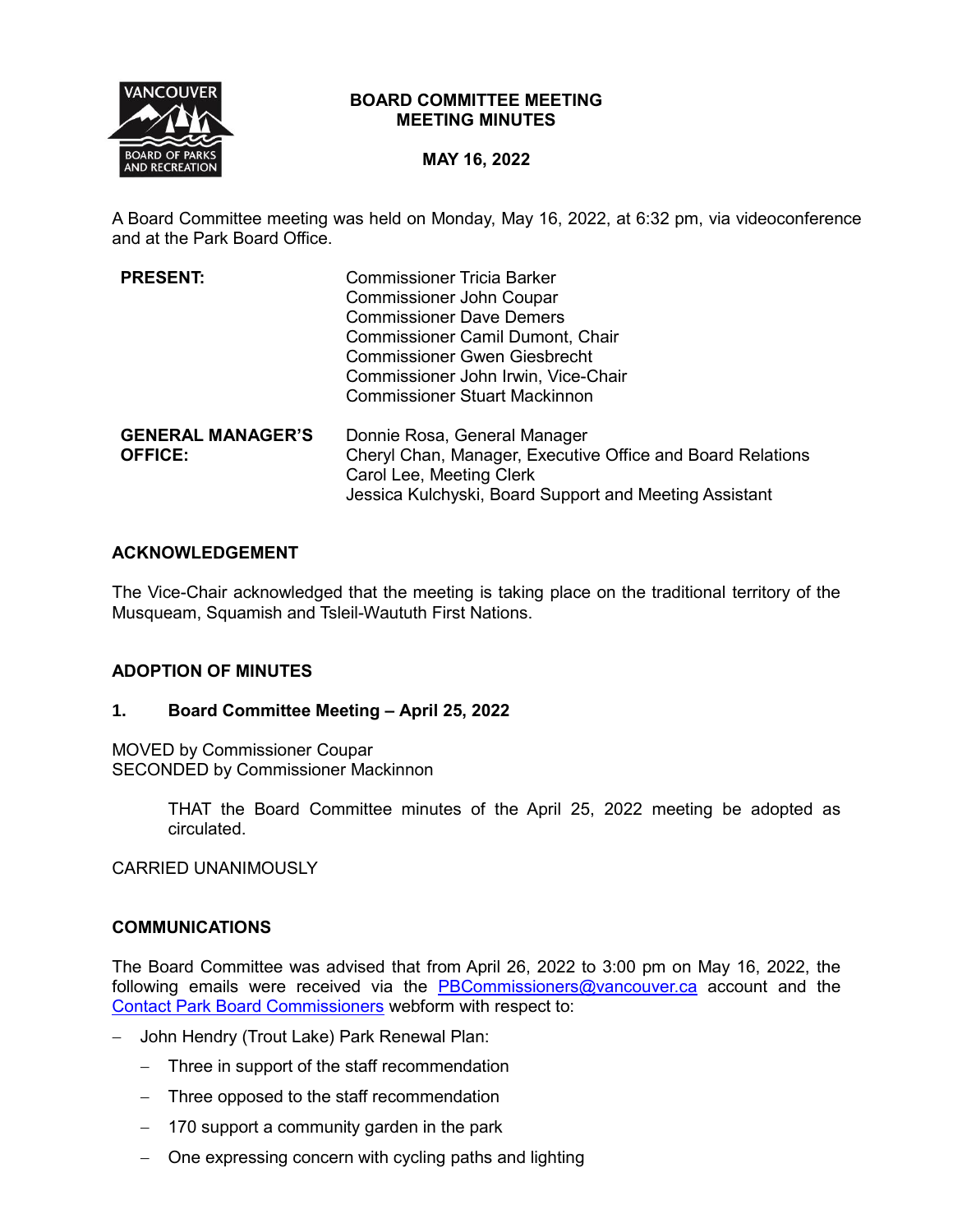- Alcohol in Parks Pilot 2022 Proposed By-law Amendments:
	- One in support of the staff recommendation
	- One opposed to the staff recommendation.

# **STAFF REPORTS**

### **1. REPORT: John Hendry (Trout Lake) Park Renewal Plan**

Kevin Connery, Landscape Architect II, Park Board, Celia Winters, Landscape Designer, Park Development, Park Board, and Rena Soutar, Manager, Decolonization Arts and Culture, Park Board, jointly led the review of a presentation on the John Hendry Park Renewal Plan (Renewal Plan) and highlighted:

- Objectives of the Renewal Plan
- Key initiatives and events since the project commenced in 2013
- John Hendry Park context
- Planning process:
	- 2013 2014 engagement to identify opportunities and challenges
	- 2015 engagement on improvement recommendations
	- 2019 engagement to revisit 2015 improvement recommendations and additional topics
	- 2021 engagement on the overall concept plan
- Organizing framework for the multiple layers of actions required to advance the Renewal Plan
- Key recommendations within the layers:
	- Cultural where we celebrate cultural diversity and continue the journey towards reconciliation
	- Blue where water flows and where aquatic wildlife lives
	- Green where natural ecosystems occur and wildlife lives
	- $-$  Relax where people slow down
	- $-$  Play where people run, compete, play and celebrate
	- Move how people travel through and connect with park features
- The rationale for not including a community garden within John Hendry Park
- Financial considerations
- Next steps.

K. Connery, along with Dave Hutch, Director, Planning and Park Development, Park Board, and Steve Kellock, Director of Recreation, Park Board, responded to questions from the Board Committee. There was discussion on:

 Actions to improve the water quality in Trout Lake to reduce the number of closures to swimmers due to E. coli counts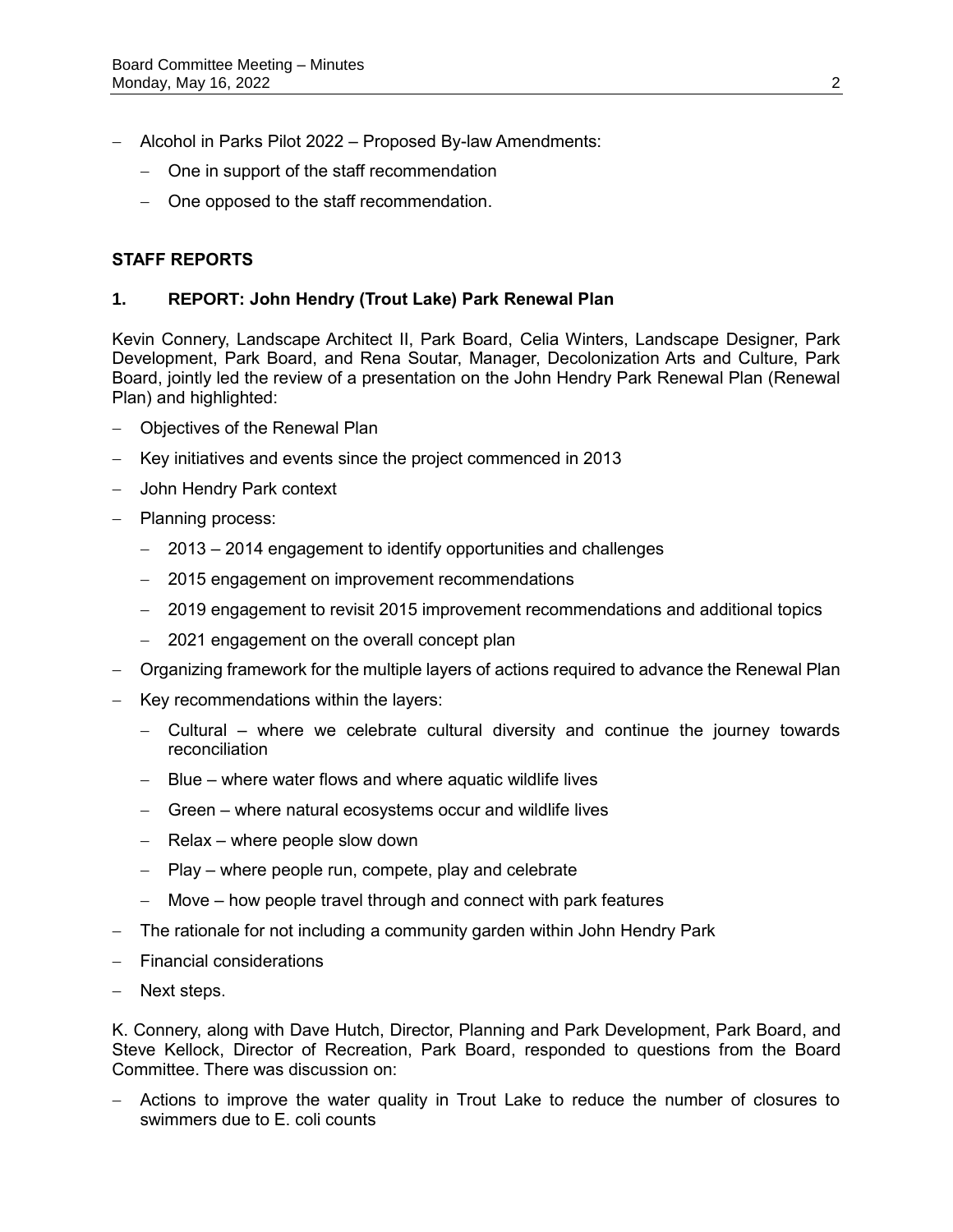- Actions that can be taken to improve the water quality with the current available capital funding of \$1.4 million
- Concern regarding the lack of a bike route connecting the northern part of the park to the community centre:
	- Suggestion that the laneways be designated as cycle paths
- The installation a floating ecosystem/wetland in June 2022
- Suggestion to redirect rainwater runoff from the neighbourhood to the southeast part of the park to restore Trout Lake
- Request for information on the number of swimmers who would typically use the Kitsilano Pool who would divert to Trout Lake
- Whether the water quality in Trout Lake poses a danger to dogs from the adjacent dog offleash area
- Whether there has been exploration into the combined sewer system being the source of the water contamination.

### **Recess**

The meeting recessed at 7:51 pm and reconvened at 8:06 pm.

The Board Committee heard from 14 speakers, of which:

- Three spoke in support of the staff recommendation
- One spoke in opposition to the staff recommendation
- Ten spoke in support of including a community garden in John Hendry Park.

The speakers offered suggestions to improve the Renewal Plan and responded to questions from the Board Committee.

#### **Recess**

The meeting recessed at 9:20 pm and reconvened at 9:25 pm.

### **Main Motion**

MOVED by Commissioner Mackinnon SECONDED by Commissioner Demers

THAT the Board Committee recommend to the Board:

- A. THAT the Vancouver Park Board approve the John Hendry Park Renewal Plan, attached as Appendix A and summarized in this report; and
- B. THAT the Vancouver Park Board direct staff to develop an Implementation Plan that identifies phasing opportunities and reflects the Park Board's overall park renewal priorities and financial capacity as determined through the upcoming fouryear Capital Planning process.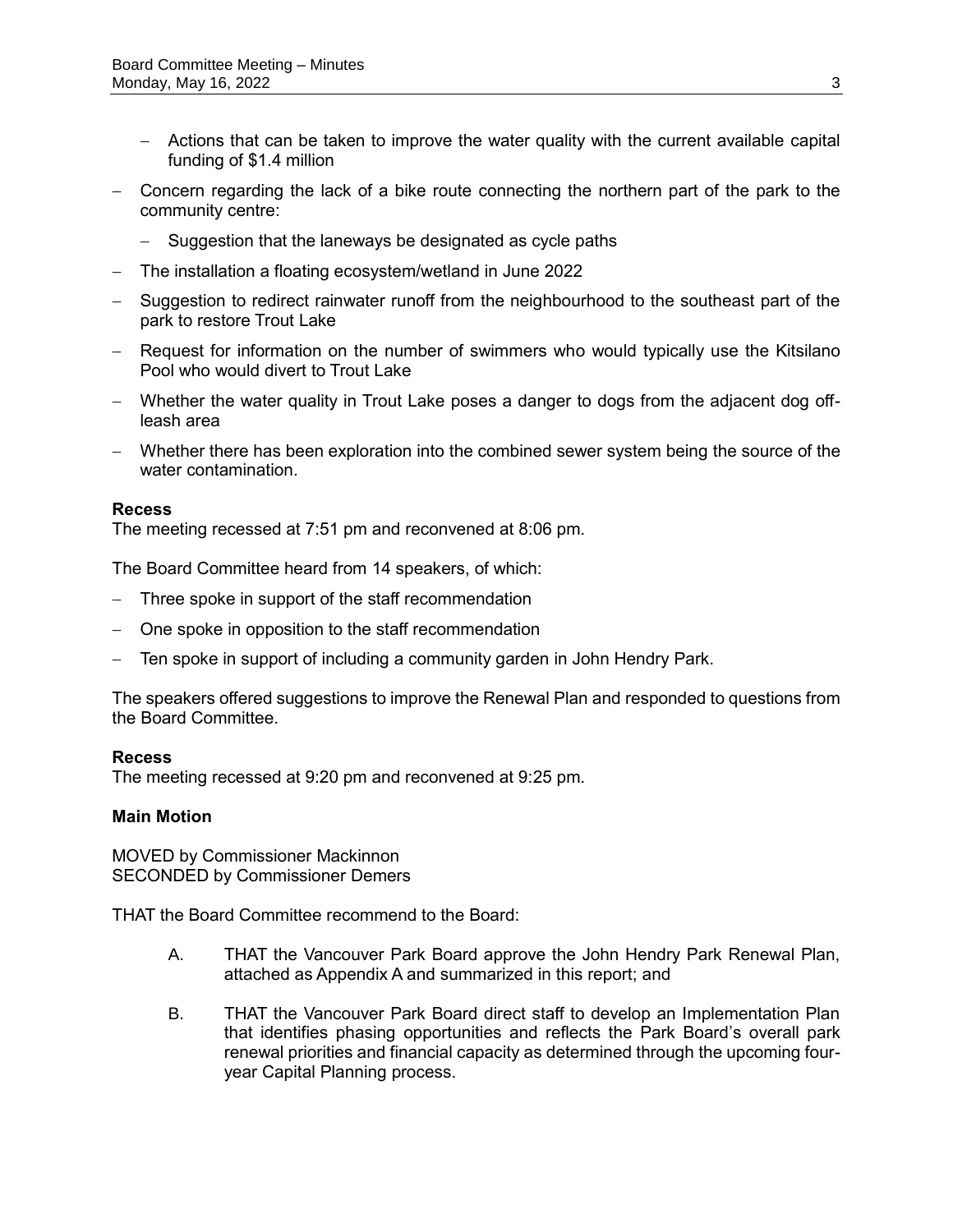\* \* \* \* \*

At this point in the proceedings, Commissioner Irwin stepped down as Chair in order to introduce an amendment to the Main Motion and to participate in the discussion. Commissioner Giesbrecht assumed the chair.

\* \* \* \* \*

### **Amendment to the Main Motion**

MOVED by Commissioner Irwin SECONDED by Commissioner Mackinnon

THAT the Main Motion be amended by adding Item C:

C. THAT the Park Board asks staff to explore inclusion of community garden plots in the Renewal Plan.

CARRIED UNANIMOUSLY

\* \* \* \* \*

At 9:37 pm, Commissioner Irwin resumed the Chair.

\* \* \* \*

### **Amendment to the Main Motion**

MOVED by Commissioner Coupar SECONDED by Commissioner Barker

THAT the Main Motion be amended by adding Item D:

D. THAT the Park Board direct staff to develop and implement a plan to prioritize water quality improvements to ensure safe swimming at Trout Lake with a goal to eliminate public swimming closures as a result of unsafe E. coli levels.

CARRIED *In favour: Barker, Coupar, Irwin, Mackinnon Opposed: Demers, Dumont, Giesbrecht*

### **Extension of Meeting**

MOVED by Commissioner Coupar SECONDED by Commissioner Barker

> THAT the Park Board extend the meeting until all Board Committee agenda items have been completed.

CARRIED UNANIMOUSLY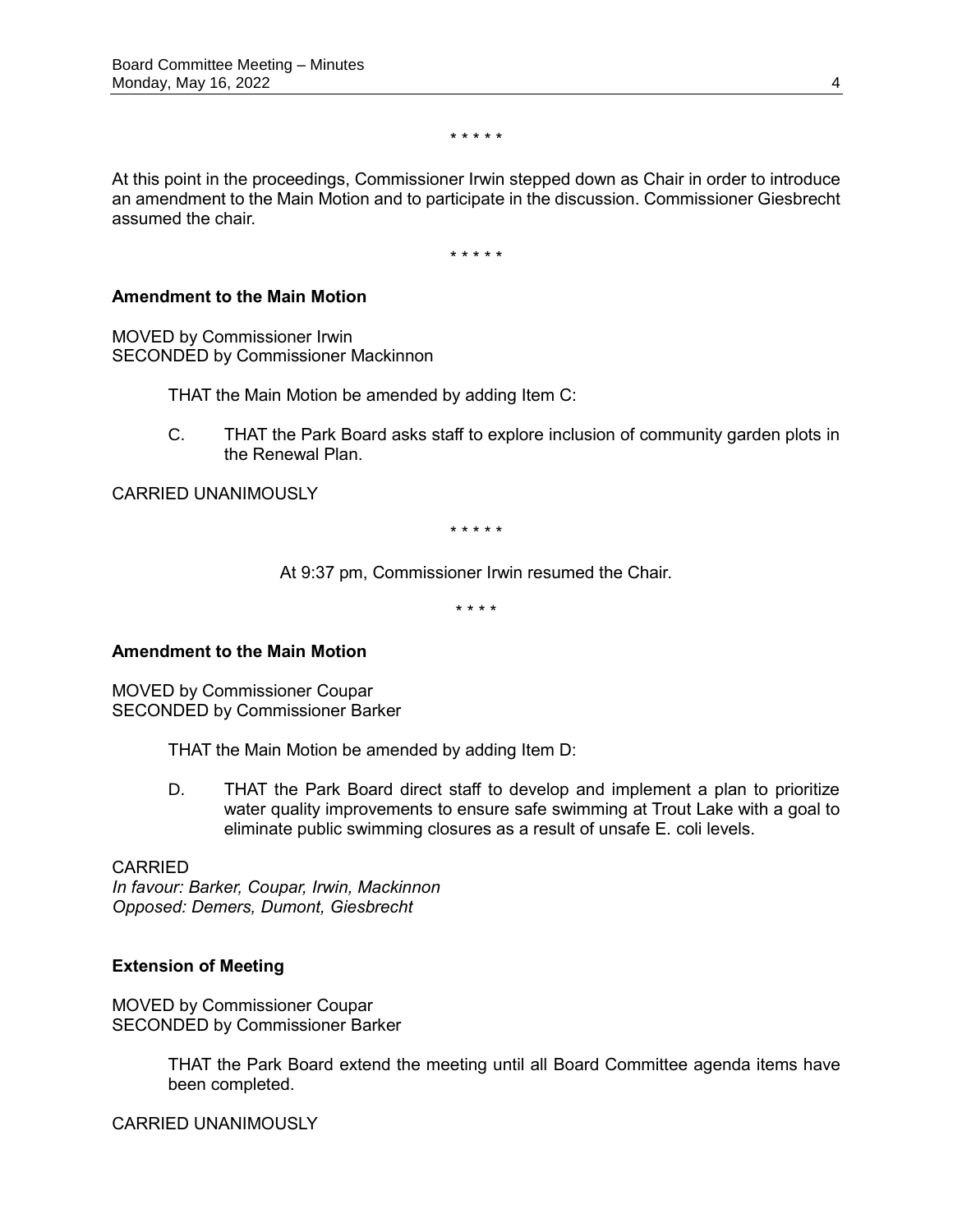### **Question on the Main Motion, as Amended**

THAT the Board Committee recommend to the Board:

- A. THAT the Vancouver Park Board approve the John Hendry Park Renewal Plan, attached as Appendix A and summarized in this report;
- B. THAT the Vancouver Park Board direct staff to develop an Implementation Plan that identifies phasing opportunities and reflects the Park Board's overall park renewal priorities and financial capacity as determined through the upcoming fouryear Capital Planning process;
- C. THAT the Park Board asks staff to explore inclusion of community garden plots in the Renewal Plan; and
- D. THAT the Park Board direct staff to develop and implement a plan to prioritize water quality improvements to ensure safe swimming at Trout Lake with a goal to eliminate public swimming closures as a result of unsafe E. coli levels.

Commissioner Dumont requested that the motion be separated into distinct propositions.

#### **Question on Item A**

THAT the Board Committee recommend to the Board that the Vancouver Park Board approve the John Hendry Park Renewal Plan, attached as Appendix A and summarized in this report.

#### CARRIED UNANIMOUSLY

### **Question on Item B**

THAT the Board Committee recommend to the Board that the Vancouver Park Board direct staff to develop an Implementation Plan that identifies phasing opportunities and reflects the Park Board's overall park renewal priorities and financial capacity as determined through the upcoming four-year Capital Planning process.

### CARRIED UNANIMOUSLY

#### **Question on Item C**

THAT the Board Committee recommend to the Board that the Park Board asks staff to explore inclusion of community garden plots in the Renewal Plan.

# CARRIED UNANIMOUSLY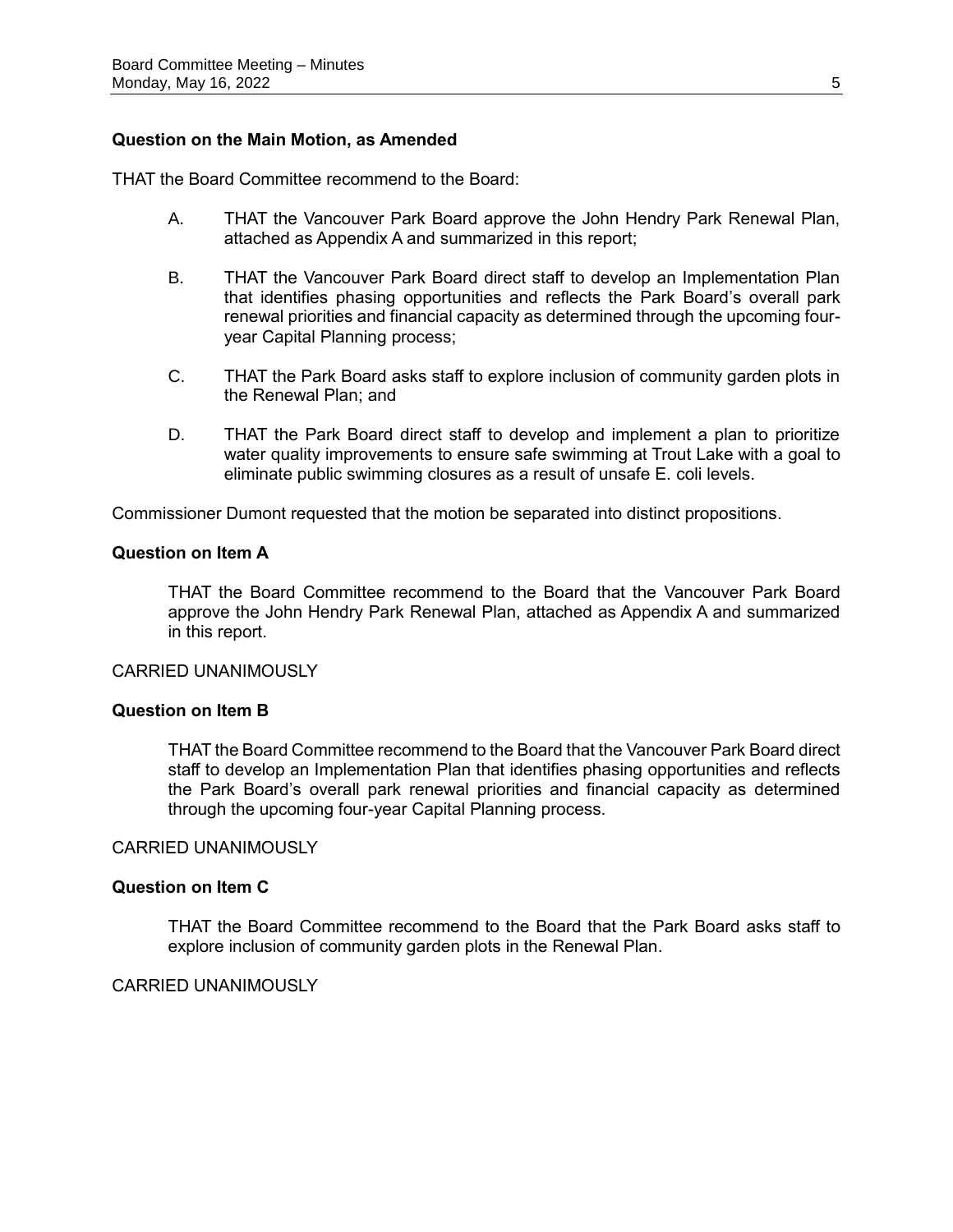# **Question on Item D**

THAT the Board Committee recommend to the Board that the Park Board direct staff to develop and implement a plan to prioritize water quality improvements to ensure safe swimming at Trout Lake with a goal to eliminate public swimming closures as a result of unsafe E. coli levels.

CARRIED *In favour: Barker, Coupar, Irwin, Mackinnon Opposed: Demers, Dumont, Giesbrecht*

# **2. REPORT: Alcohol in Parks Pilot 2022 – Proposed By-law Amendments**

The Board Committee agreed to forego the staff presentation.

The Board Committee heard from one speaker, who spoke in opposition to the staff recommendation. The speaker responded to questions from the Board Committee.

MOVED by Commissioner Coupar SECONDED by Commissioner Demers

THAT the Board Committee recommend to the Board:

- A. THAT the Vancouver Park Board approve the proposed amendments to the Parks Control By-Law Regarding Liquor Consumption in Parks, as set out in Appendix A of this report, to temporarily designate the park sites listed in the by-law as places where liquor may be consumed during the 2022 Alcohol in Parks Pilot; and
- B. FURTHER THAT the Director of Legal Services be instructed to bring forward a by-law for enactment by the Park Board generally in accordance with Appendix A.

CARRIED UNANIMOUSLY

# **ANNOUNCEMENTS**

The Board Committee extended birthday wishes to Jack Birch, a World War II veteran who attended a Park Board meeting several years ago.

The Board Committee adjourned at 10:30 pm.

\* \* \* \* \*

 $\mathcal{L}_\text{max}$  , and the contract of the contract of the contract of the contract of the contract of the contract of the contract of the contract of the contract of the contract of the contract of the contract of the contr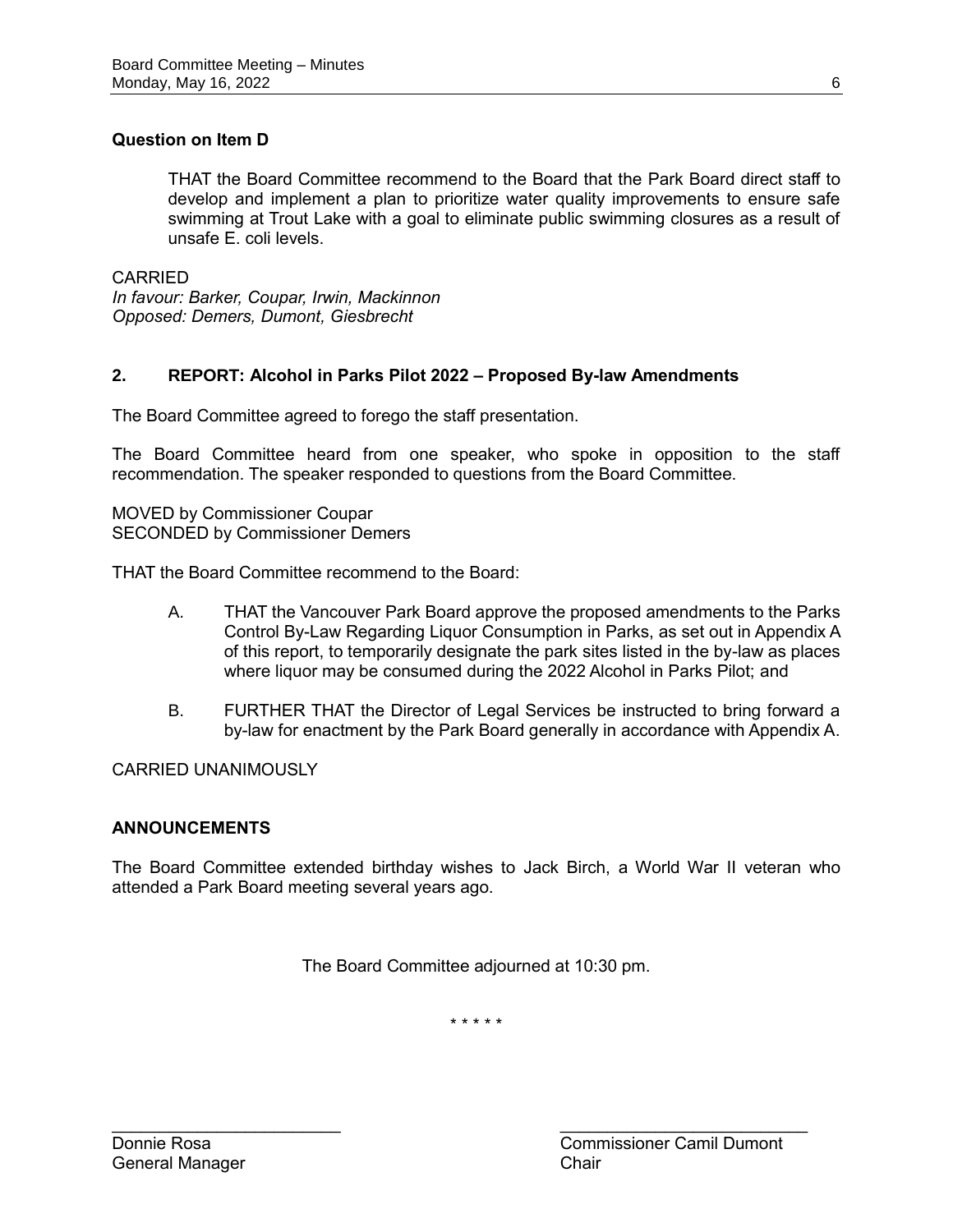

## **REGULAR BOARD MEETING MEETING MINUTES**

# **MAY 17, 2022**

The Regular Park Board meeting was held on Tuesday, May 17, 2022, at 6:32 pm, via videoconference and at the Park Board Office.

| <b>PRESENT:</b>          | <b>Commissioner Tricia Barker</b>                          |
|--------------------------|------------------------------------------------------------|
|                          | <b>Commissioner John Coupar</b>                            |
|                          | <b>Commissioner Dave Demers</b>                            |
|                          | <b>Commissioner Camil Dumont</b>                           |
|                          | Commissioner Gwen Giesbrecht, Vice-Chair                   |
|                          | Commissioner John Irwin                                    |
|                          | <b>Commissioner Stuart Mackinnon, Chair</b>                |
| <b>GENERAL MANAGER'S</b> | Donnie Rosa, General Manager                               |
| <b>OFFICE:</b>           | Cheryl Chan, Manager, Executive Office and Board Relations |
|                          | Carol Lee, Meeting Clerk                                   |
|                          | Jessica Kulchyski, Board Support and Meeting Assistant     |

## **ACKNOWLEDGEMENT**

The Chair acknowledged that the meeting is taking place on the traditional territory of the Musqueam, Squamish and Tsleil-Waututh First Nations. The meeting is being held on the land respectfully and with honour to each other, the land and the communities that the Commissioners serve. The Chair invited Commissioners to join him in committing to actions of reconciliation in their deliberations and decisions.

# **ANNOUNCEMENT**

The Board expressed sympathy for the 10 members of the Black community who were killed and the three who were injured by a while male shooter on May 14, 2022. The Board urged all to look deeply at the racism that exists in our systems, to make changes to ensure that Park Board staff feel safe and supported and to take action to actively and aggressively dismantle systemic racism.

### **IN CAMERA**

### **1. In Camera Meeting**

MOVED by Commissioner Giesbrecht SECONDED by Commissioner Demers

> THAT the Board will go into meetings next month/prior to the next Regular Board Meeting, which are closed to the public, pursuant to Section 165.2(1) of the *Vancouver Charter*, to discuss matters related to paragraphs:

> (e) the acquisition, disposition or expropriation of land or improvements, if the Council [Board] considers that disclosure could reasonably be expected to harm the interests of the city;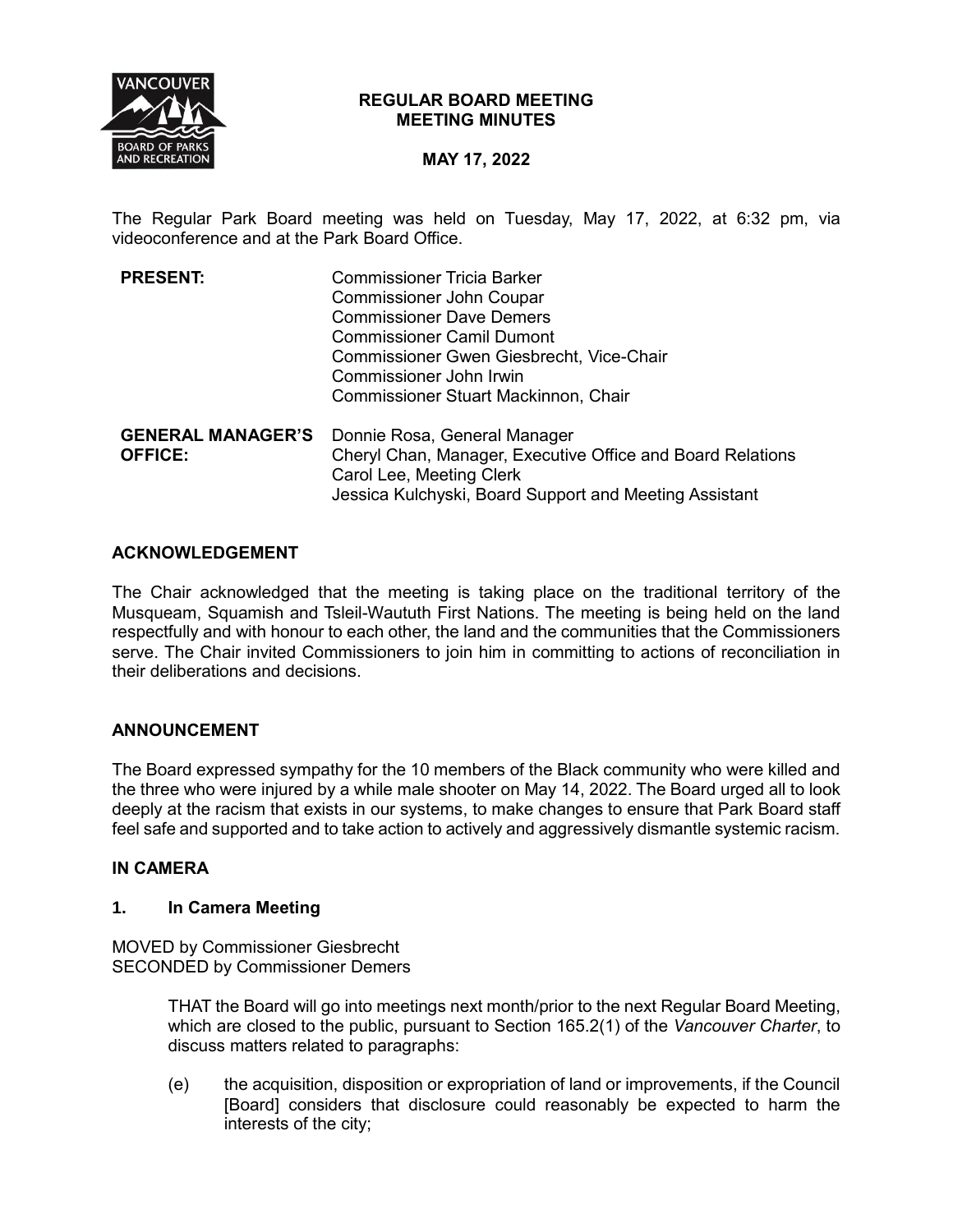- (j) information that is prohibited, or information that if it were presented in a document would be prohibited, from disclosure under section 21 [disclosure harmful to business interests of a third party] of the *Freedom of Information and Protection of Privacy Act;* and
- (k) negotiations and related discussions respecting the proposed provision of an activity, work or facility that are at their preliminary stages and that, in the view of the Board, could reasonably be expected to harm the interests of the City and Park Board if they were held in public.

CARRIED UNANIMOUSLY

# **ADOPTION OF MINUTES**

## **1. Regular Board Meeting – April 25, 2022**

MOVED by Commissioner Giesbrecht SECONDED by Commissioner Coupar

THAT the Park Board minutes of the April 25, 2022 meeting be adopted as circulated.

CARRIED UNANIMOUSLY

# **CHAIR'S REPORT**

Chair Mackinnon highlighted the participation of Park Board Commissioners at official Park Board events since the April 25, 2022 Board meeting:

- Commissioner Giesbrecht spoke at the start of the 8km race at Lagoon Drive in Stanley Park. Since its inception. The BMO Vancouver Marathon has raised over \$16 million for local charities and inspired healthy active lifestyles for hundreds of thousands.
- Commissioner Mackinnon attended the 2022 BC Recreation and Parks Association (BCRPA) in Whistler to celebrate the resilience and brilliance of recreation and parks.
- Commissioner Mackinnon spoke at the West End Community Centre Association's Mural Celebration. The Association was a recipient of a grant from your Neighbourhood Matching Fund Program. Commissioners Barker, Coupar and Giesbrecht also attended the event.
- Commissioner Mackinnon spoke on behalf of the Board at the announcement of the return of the Honda Celebration of Light for its milestone  $30<sup>th</sup>$  anniversary. Commissioner Coupar also attended the event.
- Commissioners Barker, Giesbrecht, Irwin and Mackinnon and Councillor Wiebe were joined by staff for the soft opening of the new, multi-dimensional park of the future at Smithe and Richards streets.

Commissioner Coupar advised that he spoke at the start of the BMO Marathon at Queen Elizabeth Park.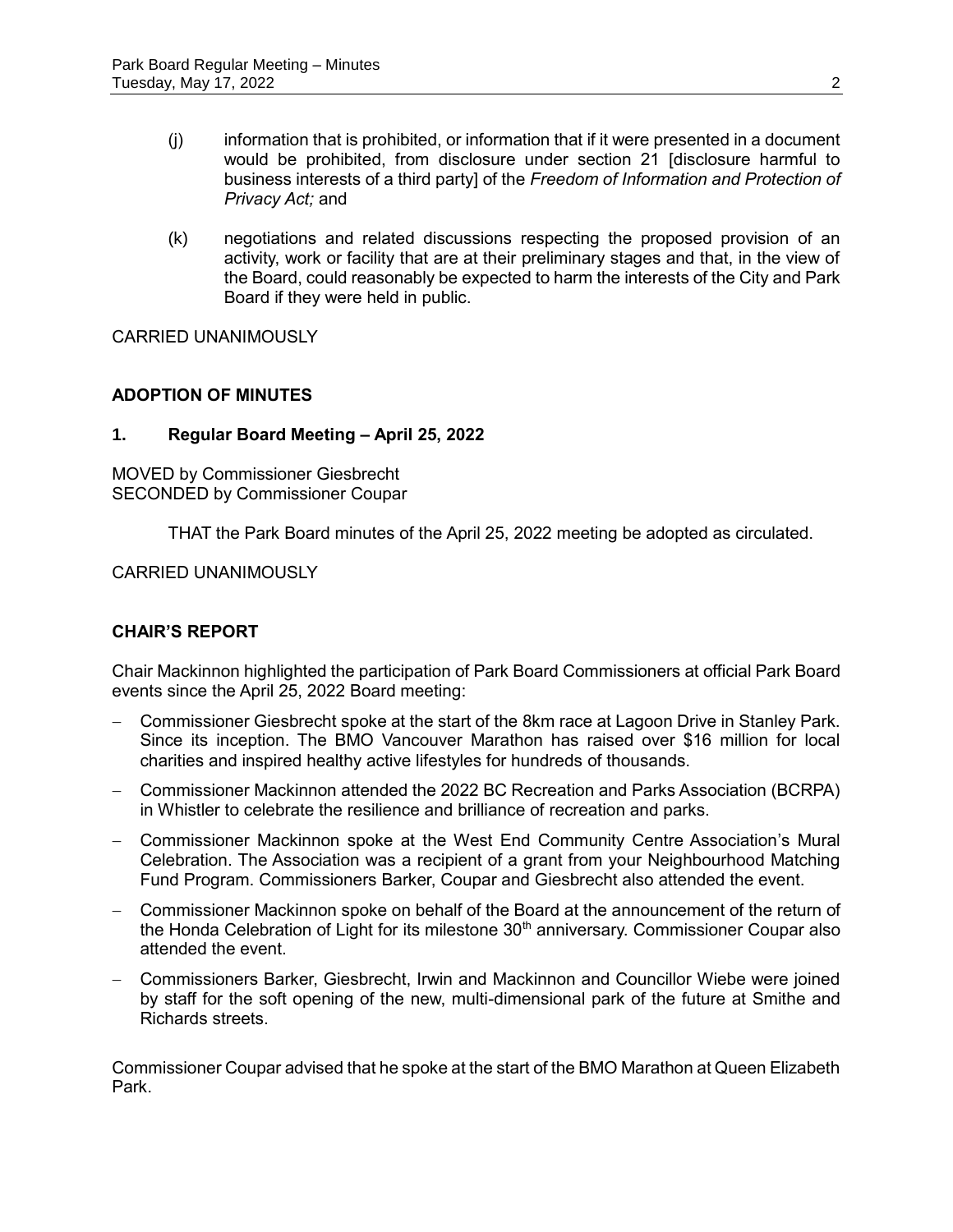# **COMMUNICATIONS**

The Board was advised that from April 26, 2022 to 3:00 pm on May 16, 2022, the following emails were received via the [PBCommissioners@vancouver.ca](mailto:PBCommissioners@vancouver.ca) account and the Contact Park Board [Commissioners](https://vancouver.ca/your-government/contact-park-board.aspx) webform with respect to the Member's Motion titled "Preserving Green Space in the Grandview Cut:

- 141 in support of the Member's Motion
- 19 opposed to the development at the Safeway site.

## **BOARD COMMITTEE REPORT**

### **1. Report of the Board Committee – May 16, 2022**

The Board considered the report containing recommendations and actions taken by the Board Committee. Its items of business included:

- 1. REPORT: John Hendry (Trout Lake) Park Renewal Plan
- 2. REPORT: Alcohol in Parks Pilot 2022 Proposed By-law Amendments.

MOVED by Commissioner Coupar SECONDED by Commissioner Giesbrecht

> THAT the Board approve the recommendations and actions taken by the Board Committee at its meeting of May 16, 2022, as contained in items 1 and 2.

CARRIED UNANIMOUSLY

### **STAFF REPORTS**

### **1. General Manager's Report**

Members of the Park Board Senior Leadership Team presented the General Manager's Report and highlighted:

- Public engagement on the Collingwood Park renewal will commence in May 2022 with construction targeted for spring/summer 2023, subject to budget approval
- Vancouver Bird Celebration will run from May 14 to 13, 2022
- The Park Board's All Bodies Community (ABC) Program was awarded an Honourable Mention at the 2022 BCRPA Symposium
- Upcoming Council business related to or impacting parks and recreation:
	- Report on the Broadway Plan on May 18, 2022
	- Public Hearing on the Oppenheimer District Official Development Plan on May 19, 2022
- Board briefing memos and emails issued from April 26 to May 16, 2022.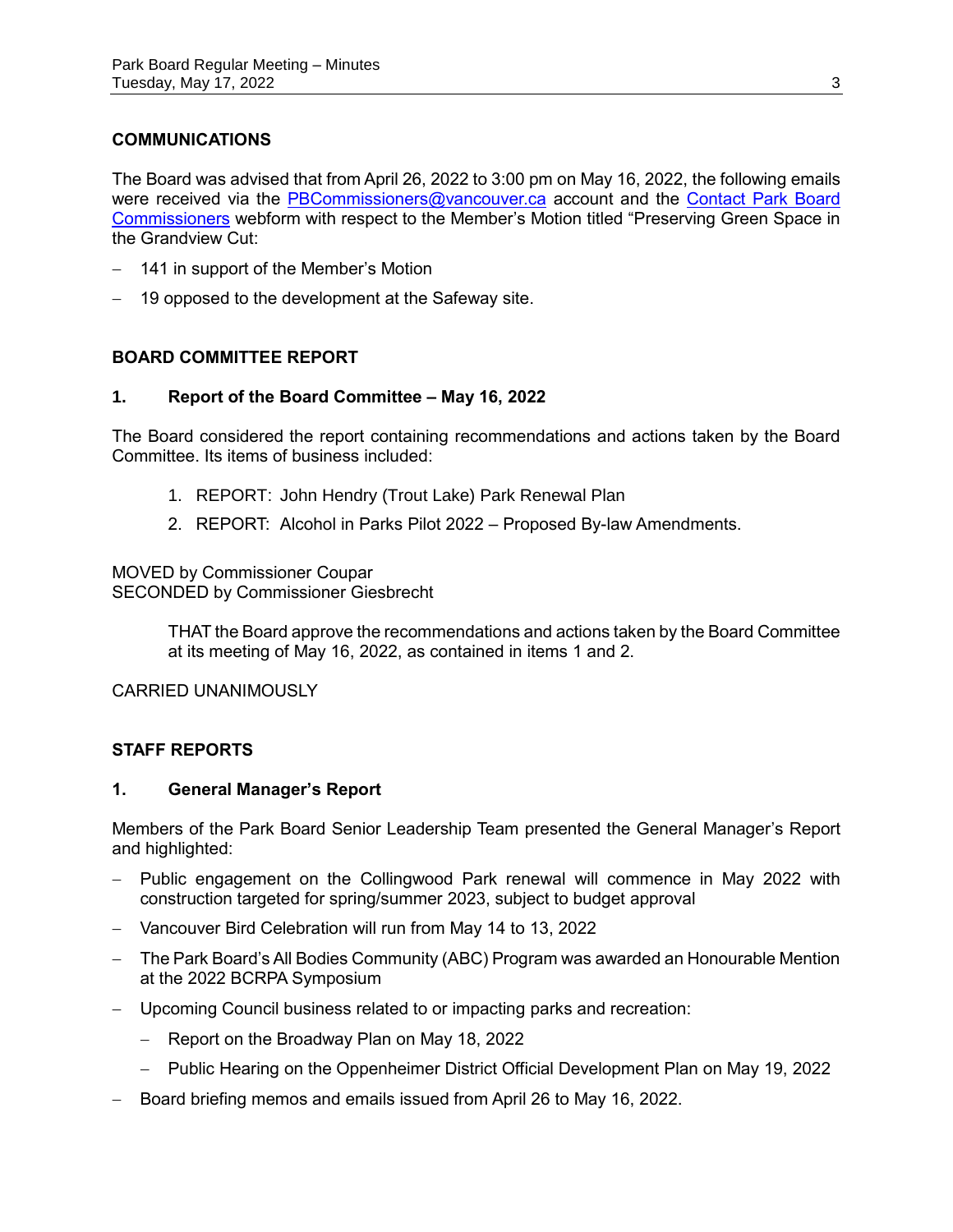Catarina Gomes, Planner III, Park Board, and Donnie Rosa, General Manager, Park Board, responded to questions from the Board. There was discussion on:

- The building heights proposed in the Oppenheimer District Official Development Plan
- Confirmation that the General Manager will be present at the May 18, 2022 Council meeting to respond to questions regarding her non-concurrence with the Broadway Plan.

## **BY-LAWS**

## **1. Parks Control By-law – Amendment Regarding Liquor Consumption in Parks**

MOVED by Commissioner Demers SECONDED by Commissioner Irwin

BE IT RESOLVED THAT:

The By-law to amend the Parks Control By-law Regarding Liquor Consumption in Parks, be enacted.

CARRIED UNANIMOUSLY

### **MEMBERS' MOTIONS**

### **1. Preserving Green Space in the Grandview Cut**

In response to a question from Commissioner Coupar, the Chair ruled that the motion is in order

Commissioner Giesbrecht introduced the motion and responded to questions from the Board.

MOVED by Commissioner Giesbrecht SECONDED by Commissioner Demers

WHEREAS:

- 1. The Grandview Cut is one of the most significant habitat corridors in Vancouver's highly urban context. Due to its length (approximately 2.5km) - the Cut offers rare east-west habitat connectivity along with key ecological functions of water filtration, room for urban forest canopy that provide cooling, and natural carbon sequestration. It is land owned by the City of Vancouver, and is referenced as a natural asset in the Grandview Woodland Community Plan.
- 2. The current proposal for redevelopment of the Safeway site at East Broadway and Commercial Drive (1780 E Broadway rezoning) includes plans that would result in destruction of a key section of the Grandview Cut forest and greenspace between Victoria Drive and Commercial Drive. These plans call for excavation, shoring, and two permanent vehicle access ramps that would traverse into the Cut and serve this development alone.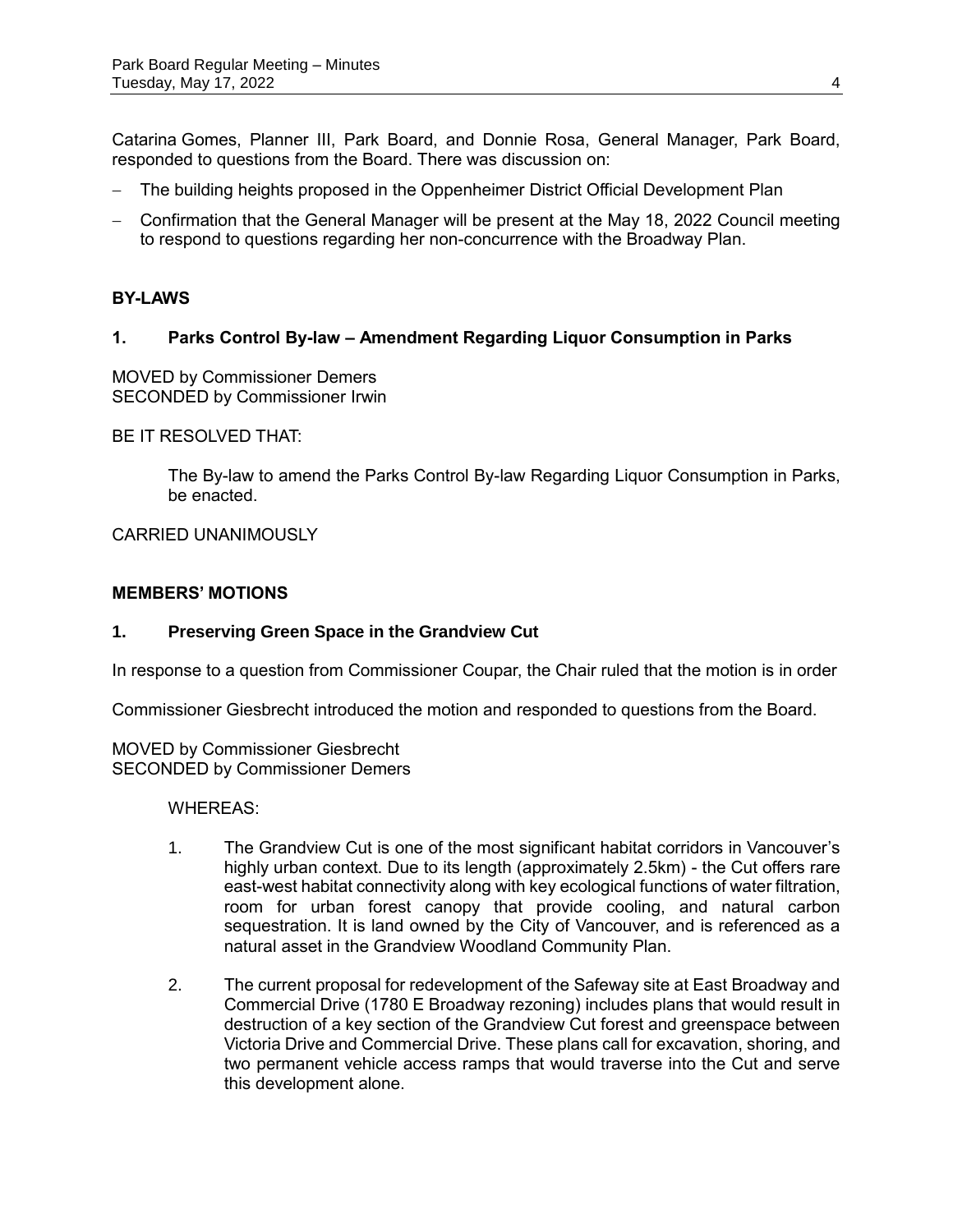- 3. The Grandview Cut has been identified as a priority greenspace for more than 25 years. Per VanPlay, Grandview-Woodland (along with Fairview) has the lowest areal cover of parkland per capita of any neighbourhood in Vancouver. Wooded parts of the Grandview Cut, including the proposed ramp location were identified as priority habitat for protection, restoration, and connectivity as part of the city's overall ecological network in the Park Board's Biodiversity Strategy.
- 4. The proponents' own Environmental Impact Assessment Update Report dated September 24, 2021, prepared by Envirowest Consultants Inc., found "*[r]amp construction will remove part of the tree canopy from the south side of the Cut, thereby reducing the urban tree canopy in Grandview-Woodland and reducing associated ecological functions as a green corridor within the citywide ecological network, as well as carbon sequestration, rainfall interception, and heat mitigation*", but does not include commitments to mitigate these impacts.
- 5. According to the Council and Park Board approved Vancouver Bird Strategy (updated December 2020), habitat loss is the leading cause of bird population decline in British Columbia – "*35% decline in characteristic bird species in the Pacific Coast region of Canada since 1970*" and "*estimated that approximately 87% of the forest cover has been replaced with urban development since the 1850's.*"
- 6. "Healing the Cut-Bridging the Gap" was in 1993 a City commissioned public art installation undertaken by artist Oliver Kellhammer, with artist Janis Bowley. The installation was an ecological restoration of the Cut. The intention of this living art installation was to repair the damage incurred to the Cut by bridges recently built across it. This installation, on the south slope of the Grandview Cut, between Victoria Drive and Commercial Drive, and the rehabilitation of lost forest would be lost, should the proposal and the ramp go ahead.

# THEREFORE BE IT RESOLVED:

- A. THAT the Vancouver Park Board communicate to the City of Vancouver its concerns about the climate, bird habitat, forest canopy, connectivity, and cultural impacts of the proposed redevelopment of the Safeway site at 1780 East Broadway; especially the impacts of the proposed ramps through the Grandview Cut, and request that the City direct the applicant to relocate or redesign the proposed access points to the development to mitigate these impacts.
- B. FURTHER THAT the Park Board support preserving the publicly owned Grandview Cut and its ecological and community benefits from further encroachments associated with future adjacent redevelopments along the length of these City lands.

DEFEATED *In favour: Demers, Dumont, Giesbrecht Opposed: Barker, Coupar, Irwin, Mackinnon*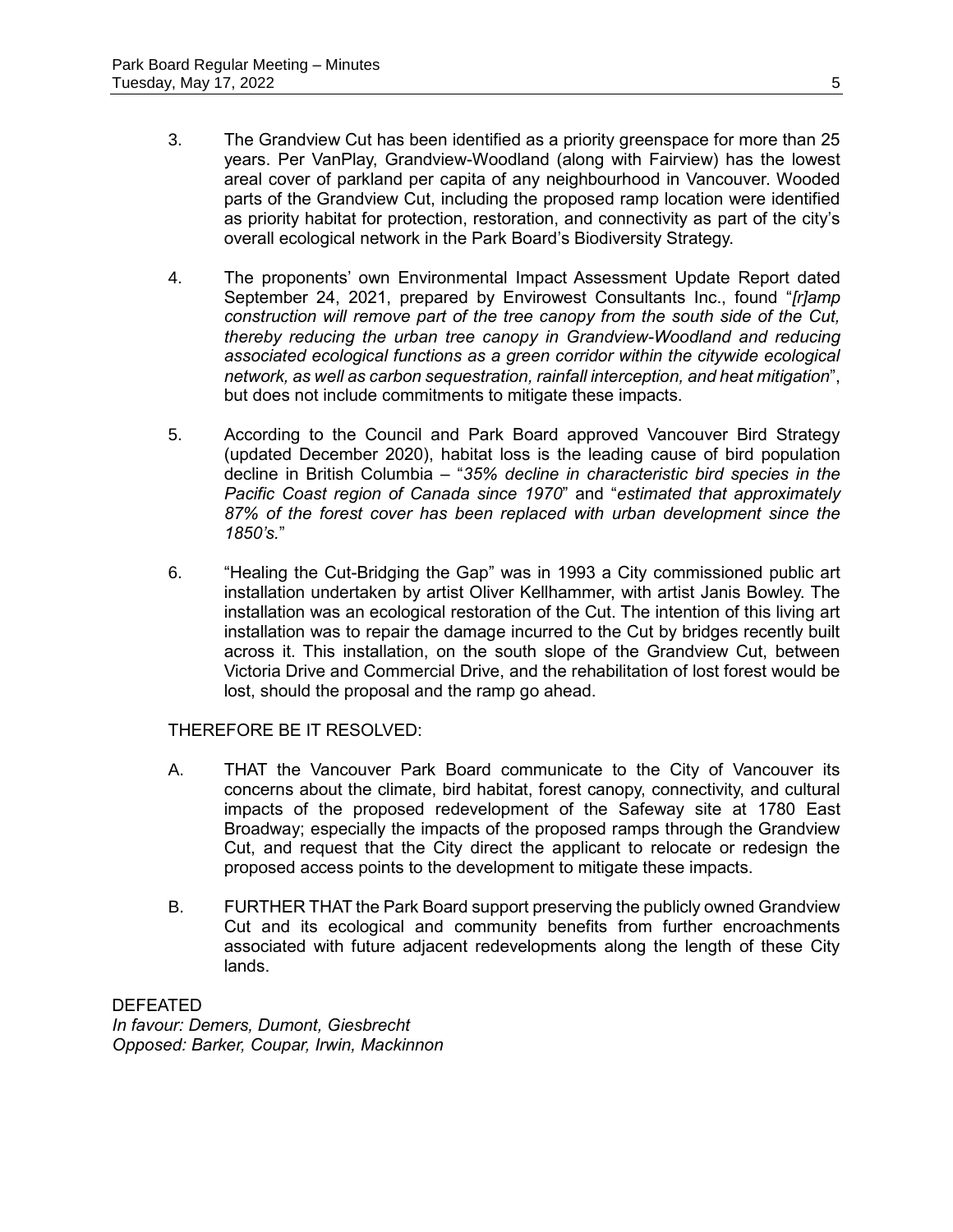# **NOTICE OF MEMBERS' MOTIONS**

### **1. Renaming Pioneer Place (Pigeon Park) to Peoples' Park**

Commissioner Irwin gave notice of motion on the following:

THEREFORE BE IT RESOLVED:

- A. THAT the Vancouver Park Board explore the feasibility of changing the name of Pioneer Place (Pigeon Park) to "Peoples' Park"; and
- B. FURTHER THAT this work be considered a priority action for the Commemoration Framework to be implemented once the Framework is complete.

## **OTHER BUSINESS**

## **1. Protecting Parks and Recreation Interest in the Broadway Plan**

Commissioner Dumont introduced an urgent motion and responded to questions from the Board.

### **Main Motion**

MOVED by Commissioner Dumont SECONDED by Commissioner Coupar

### WHEREAS:

- 1. The Broadway Plan is a comprehensive land use policy plan that will guide growth and change in Kitsilano, Fairview and Mount Pleasant neighbourhoods, encompassing 485 city blocks or 860ha, and will add 50,000 residents and 42,000 jobs over the next 30 years. The majority of the forms of housing proposed in the Plan will be rental buildings typically with little or no access to private outdoor space;
- 2. As outlined in a Board briefing memo dated May 13, 2022, the average provision of existing park space in the Broadway area is very low at 0.33ha/ 1000 residents, compared to a provision level of 0.49ha/1000 residents in downtown Vancouver;
- 3. Given that the Broadway area is envisioned as a second downtown, and recognizing the built up nature of the area, Park Board staff recommend that the park provision target be set to a minimum of 0.38ha/1000 people which is equivalent to 13ha of new parkland (or 5 new neighbourhood parks) in the Broadway Plan area by 2052;
- 4. VanPlay seeks to maintain the current citywide average of 1.2 square feet of community centre space per person (excluding rinks and pools) to support liveability and equity. Based on the needs assessment of the Broadway area and to keep up with growth, Park Board staff recommend that 70,000 square feet of community centre space be added in or near the Broadway area;
- 5. Sunshine is a fundamental building block of our parks, and is essential for human health particularly in Vancouver's rainforest climate;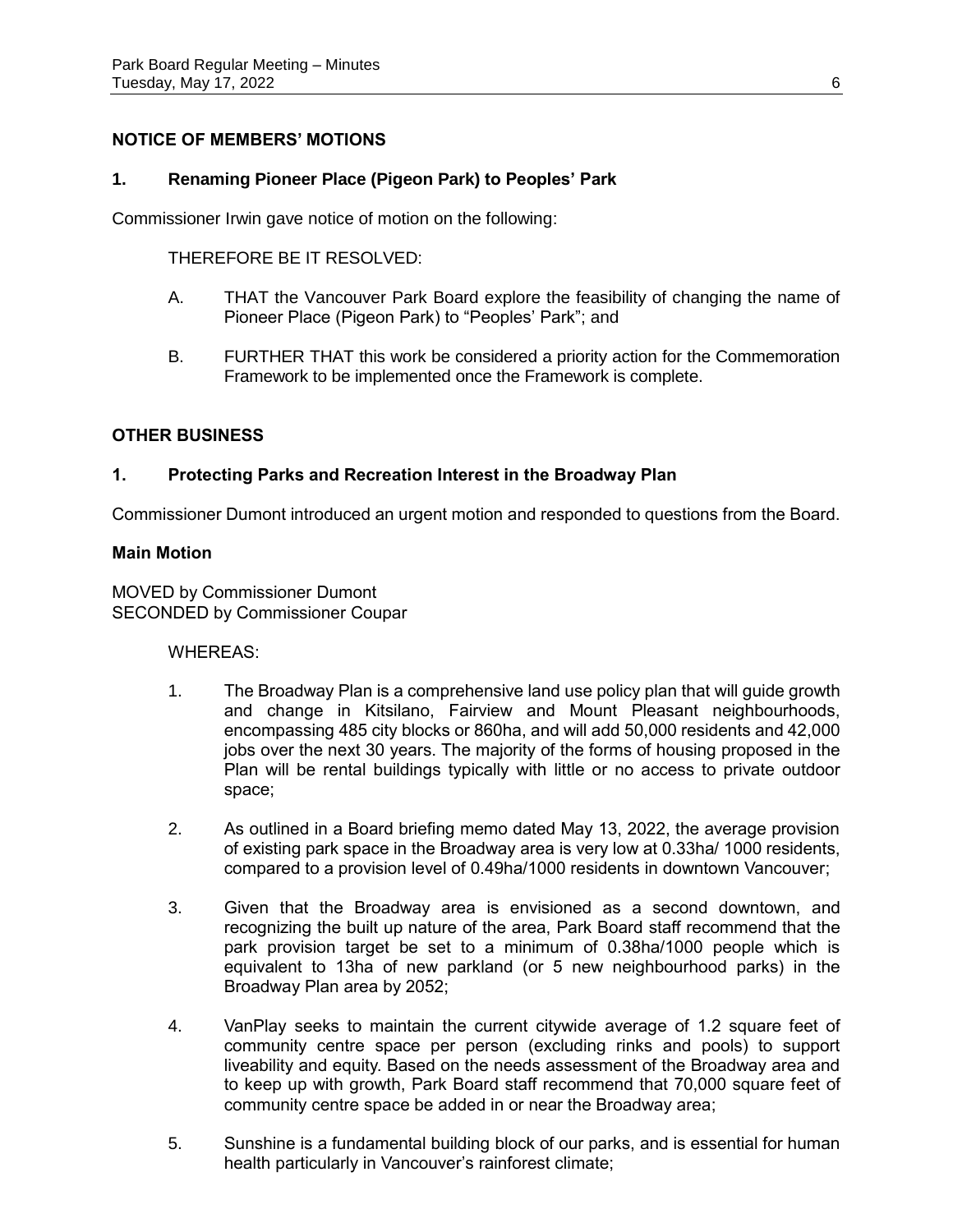- 6. The incremental shading of existing parks by new buildings after 4pm will impact a time of day when individuals seek outdoor time for health, wellness, leisure and social connectedness; and
- 7. With more park users expected in the Broadway area, and limited number of new parks, existing parks will be expected to "work harder" to serve the existing and future populations. Protecting solar access in parks up to 6pm would help extend use into the evening, especially in the cooler spring and fall seasons.

### THEREFORE BE IT RESOLVED:

- A. THAT the Vancouver Park Board request City Council consider including open space and recreation targets in the Broadway Plan to ensure that parks and recreation service levels keep pace with growth and support equity and liveability of the future Broadway area in line with more affluent areas of the city, in recognition that the higher density and affordable housing aspects of the development plan will affect equity-denied communities; and
- B. THAT the Vancouver Park Board request City Council consider extending the shadow protection time frame in the Broadway Plan to at least 5:00 pm to provide access to sunlight in the cooler seasons in order to protect and extend use of the parks in the Broadway area.

### **Amendment to the Main Motion**

MOVED by Commissioner Coupar SECONDED by Commissioner Barker

THAT the preamble to the motion be amended by adding Item 8:

8. That Park Board General Manager did not concur with the Broadway Plan report to Council.

CARRIED *In favour: Barker, Couper, Demers, Dumont, Giesbrecht Opposed: Mackinnon Abstain: Irwin*

### **Question on the Main Motion, as Amended**

THEREFORE BE IT RESOLVED:

- A. THAT the Vancouver Park Board request City Council consider including open space and recreation targets in the Broadway Plan to ensure that parks and recreation service levels keep pace with growth and support equity and liveability of the future Broadway area in line with more affluent areas of the city, in recognition that the higher density and affordable housing aspects of the development plan will affect equity-denied communities; and
- B. THAT the Vancouver Park Board request City Council consider extending the shadow protection time frame in the Broadway Plan to at least 5:00 pm to provide access to sunlight in the cooler seasons in order to protect and extend use of the parks in the Broadway area.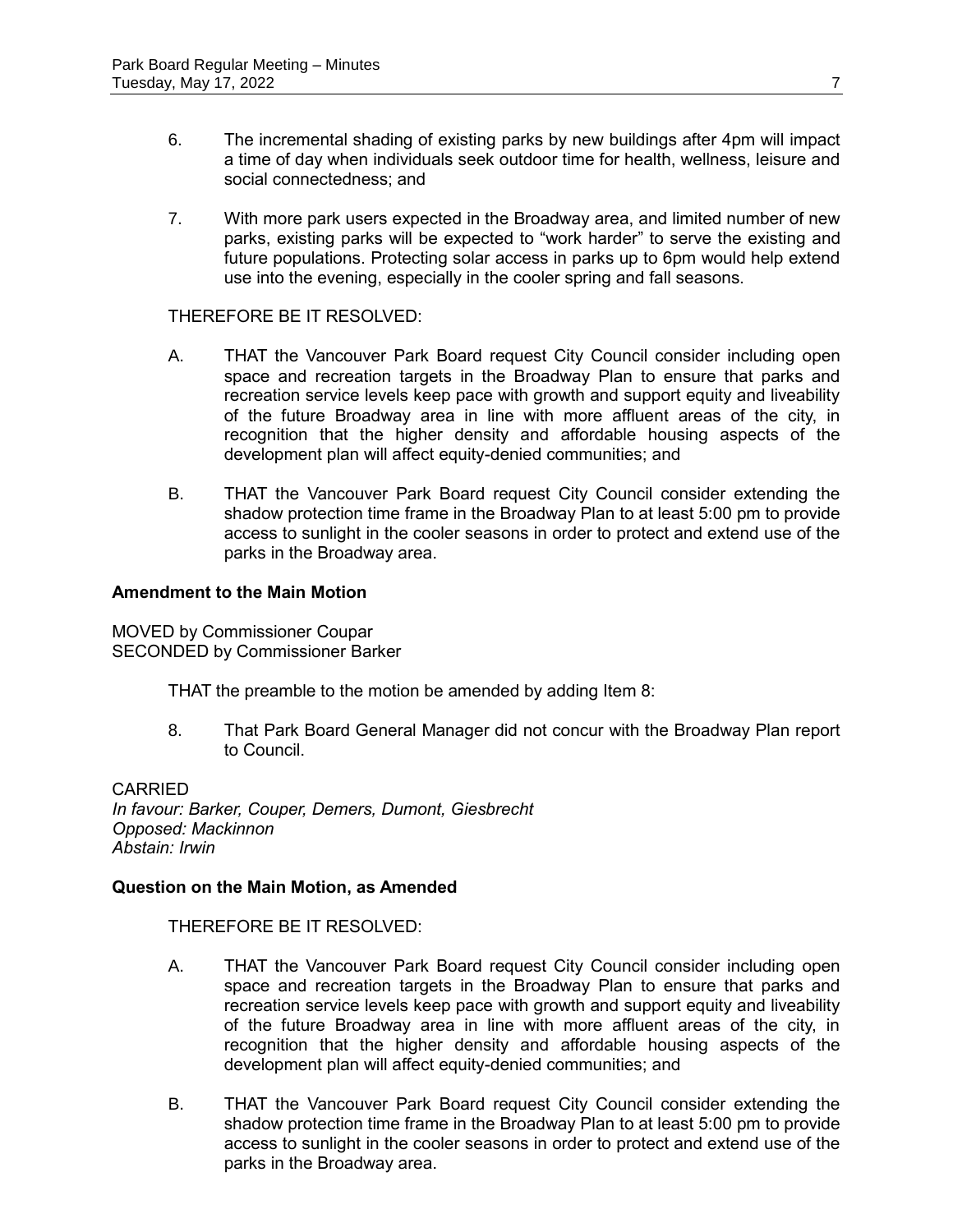Commissioner Irwin requested that the motion be separated into distinct propositions.

### **Question on Item A**

THEREFORE BE IT RESOLVED THAT the Vancouver Park Board request City Council consider including open space and recreation targets in the Broadway Plan to ensure that parks and recreation service levels keep pace with growth and support equity and liveability of the future Broadway area in line with more affluent areas of the city, in recognition that the higher density and affordable housing aspects of the development plan will affect equity-denied communities.

## CARRIED UNANIMOUSLY

## **Question on Item B**

THEREFORE BE IT RESOLVED THAT the Vancouver Park Board request City Council consider extending the shadow protection time frame in the Broadway Plan to at least 5:00 pm to provide access to sunlight in the cooler seasons in order to protect and extend use of the parks in the Broadway area.

### CARRIED

*In favour: Barker, Coupar, Demers, Dumont, Giesbrecht Opposed: Irwin, Mackinnon*

# **ENQUIRIES**

- 1. A Board member requested an update on plans for a 2022 holiday event at the Bloedel Conservatory.
- 2. A Board member requested an update on repairs to the "Dancing Waters" fountain at Queen Elizabeth Park Plaza, including an estimate of when it will be operational again.
- 3. A Board member has requested an update on when the waterfall in the quarry garden at Queen Elizabeth Park will be operational.